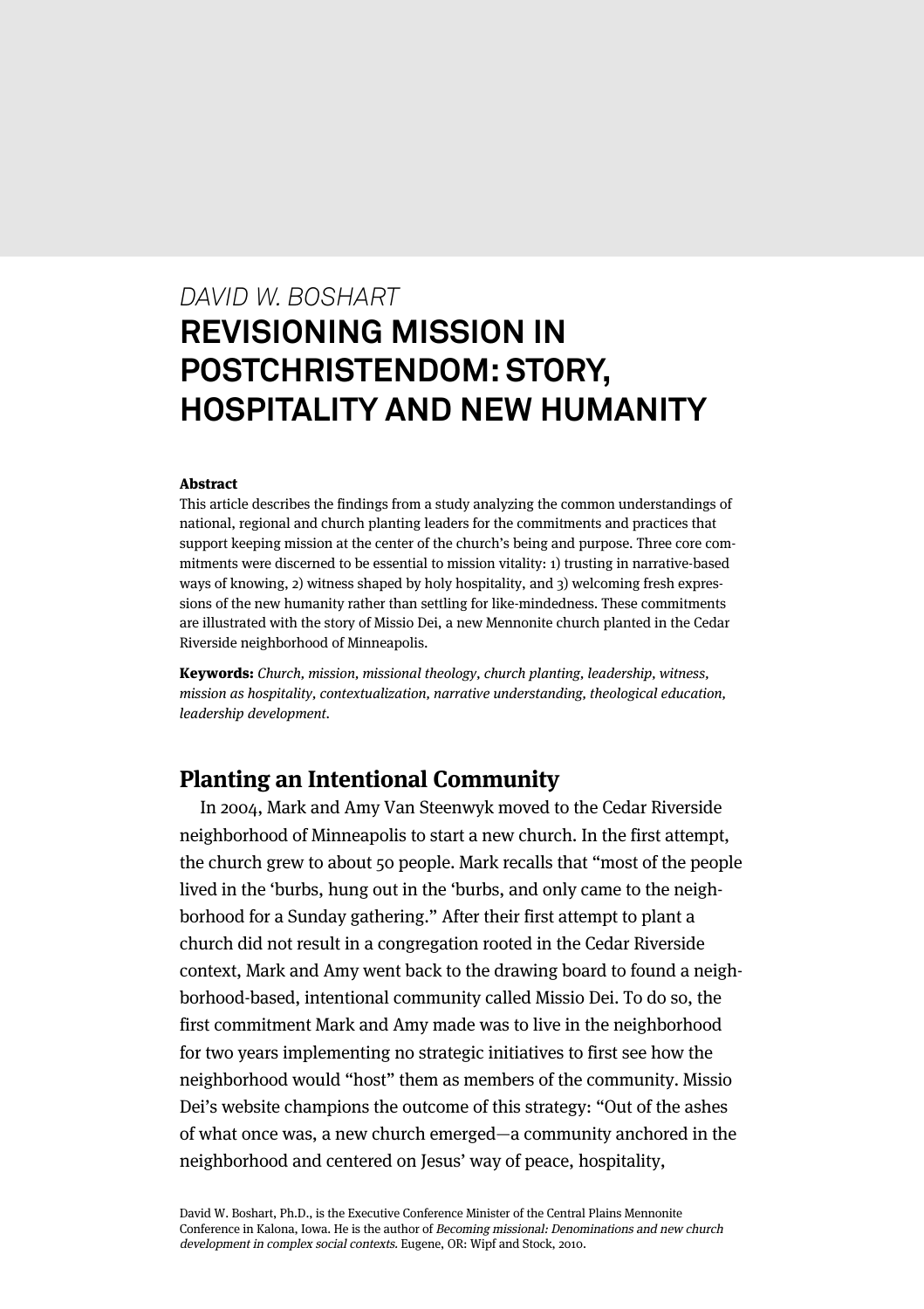simplicity, and prayer."

The Cedar Riverside neighborhood consists of immigrants, refugees, punks, artists, homeless people, students, activists and professionals. It is the most densely populated square mile between Chicago and Los Angeles, containing close to 9,000 economically and ethnically diverse residents. More than 2/3 of the neighborhood is low-income or live below the poverty level.

The community life of Missio Dei centers around three households in which some of the members choose to live. Missio Dei is an expression of the "new monastic" movement in the church planting field. In the tradition of new monasticism, the members of Missio Dei commit themselves to a rule for their common life. The preamble of this rule says,

Missio Dei is committed to Jesus' way of peace, simplicity, prayer and hospitality. Missio Dei lives to embody Jesus' presence–particularly in this neighborhood. Members of Missio Dei commit themselves to three things: centering their lives on Jesus Christ, being present to the neighborhood, and sharing their lives with one another.

On Saturdays from noon until 4:00 p.m., the community participates in what has come to be known as the "Hospitality Train." The community loads up their bike trailers with fresh ingredients and high-quality cooking equipment to feed people good food at a vacant lot that they observed to be a gathering place for some in the neighborhood. Increasingly, musicians come and play while the meal is being served. It has become a place where the diverse segments of the neighborhood gather. It also brought them under close scrutiny of homeland security officials during the Republican National Convention. More on that incident later.

The leaders of Missio Dei understand that God's mission precedes human initiative. Amy says, "None of the people who helped to start Missio Dei had any background in the neighborhood, so we really wanted to see where God was at work and submit ourselves to the neighborhood." This attention to God's preceding mission resulted in the church's decision to dovetail with existing initiatives in the community. Church leaders spoke of trying to learn from the neighborhood and then asking God to show them where He is working and where He wants them to get involved.

Church planters Mark and Amy tie the ideas of God's preceding mission and hospitality together as a single value. Hospitality for this church is not only something offered, but also something received. The vision of leaders at Missio Dei reacts against modern church patterns that limit the common life experience to Sunday morning worship and mid-week pro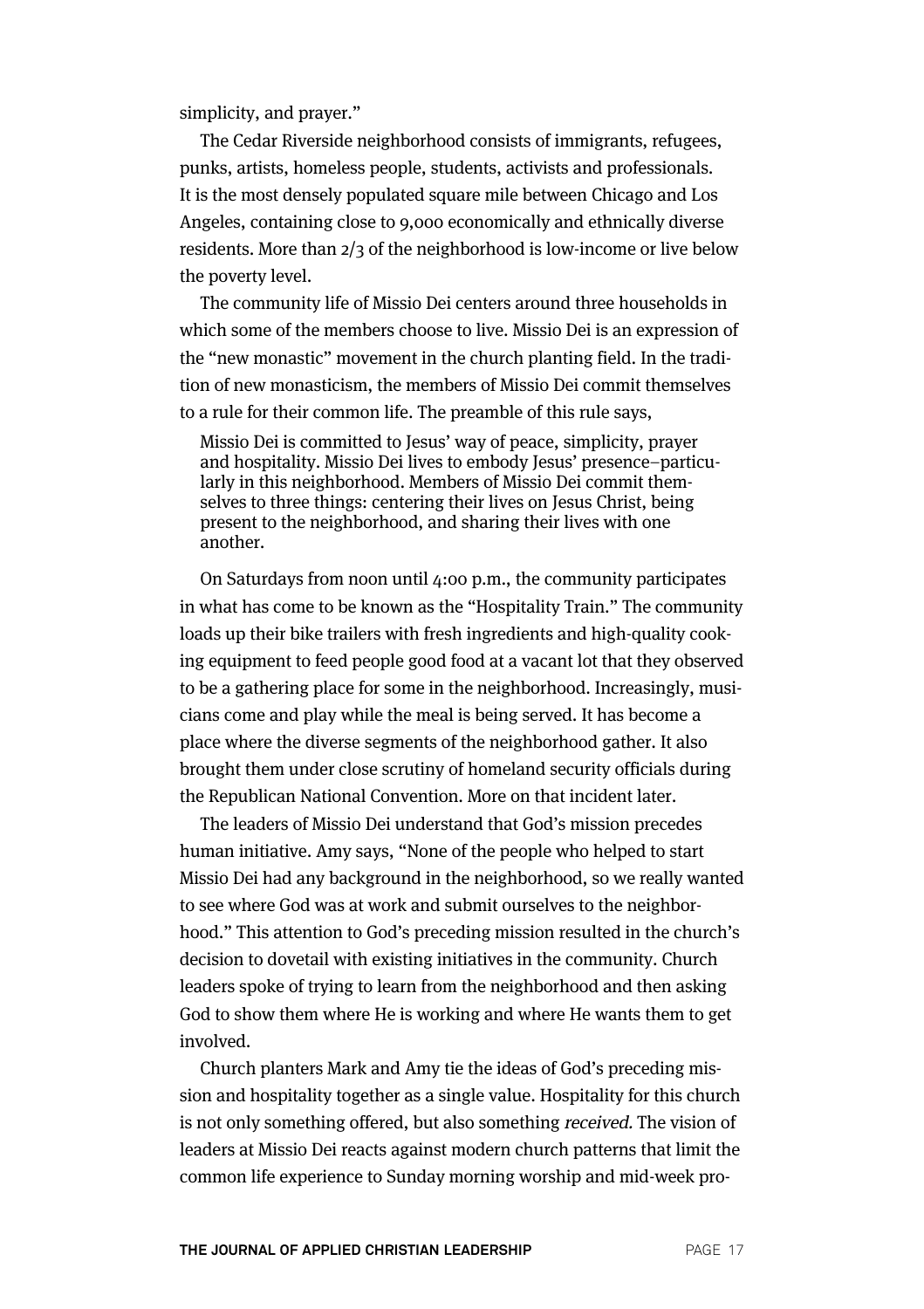gramming. Mark emphasizes the importance of being clear about the community's "rule" as people come to explore the church: "We have a standard [articulated] that we're calling people toward. So if one person doesn't engage as much as someone else, it's still the same standard we're working toward."

Reflecting on the challenges postmodern views of reality pose to mission, the leaders of Missio Dei and other developing congregations are experimenting with new approaches to contextualizing ministry. These new congregations are being born in a missional frame in which leaders understand mission as participation in the sending of God rather than originating in the imagination of the church. The church's mission has no life of its own. In this concept of mission, mission is not primarily an act of the church but "an attribute of God" (Bosch, 1991, p. 390). The nature of the church is no longer understood in imperial terms seeking to normalize Christianity in society. Mission is the center of the church's very nature. Through interviews and document analysis of a number of developing churches, I found three core commitments that the leaders of these communities make in order to keep mission at the center of community life (Boshart, 2010). These same commitments are essential for any church that hopes to keep mission at the center of its nature and purpose. These commitments are 1) trusting in narrative-based ways of knowing; 2) witness shaped by holy hospitality; and 3) welcoming fresh expressions of the new humanity rather than settling for like-mindedness. These learnings are as relevant for leaders of existing congregations as they are for those of developing ones. But first let us consider some basic implications about the nature of church and mission in the opening years of postmodernity.

# **The Church and Mission for Our Times**

In order for the church to meet the challenges posed today it needs, in the words of Wickeri (2004),

a kenosis (or self-emptying) of mission so that [it] can once again become part of a movement in society that shakes up institutions and calls them to renewal. Our structures need to be more pluriform and de-centralized. In the future, the church may have a lower visibility than it now has; it may, at times, become more "hidden" in social movements. This is part of the *missio Dei*. (p. 197)

Missional theology is an attempt to meet this challenge. Missional theology is a relatively new development in churchly conversations, though it has been a developing paradigm for missiology and ecclesiology since the first third of the 20th century. Building on early work of Karl Barth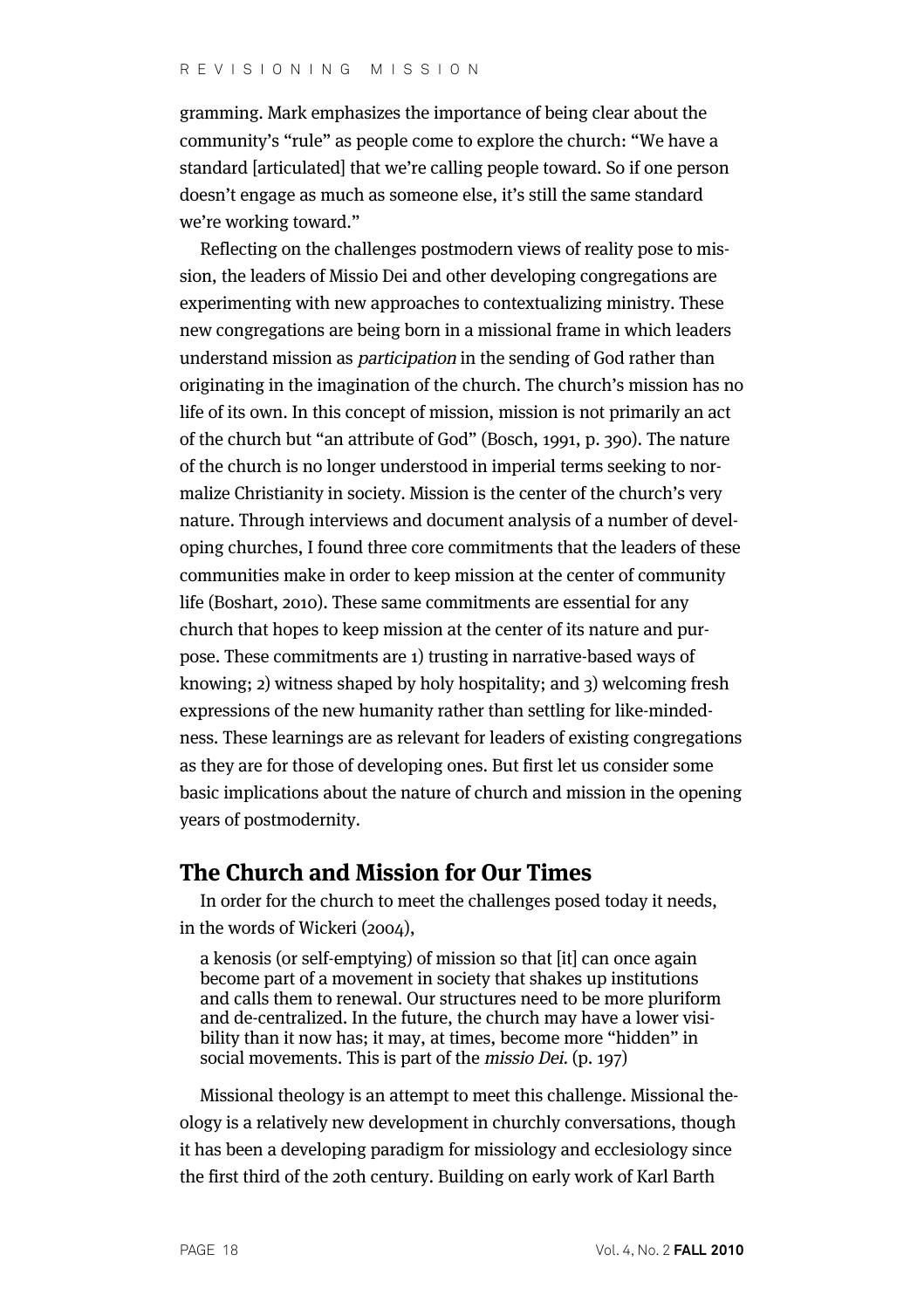and Karl Hartenstein, missiologist David Bosch (1991) proposed that this way of speaking about mission resulted in a new theological paradigm "which broke radically with an Enlightenment approach to theology"

(p. 390):

The classical doctrine of the missio Dei as God the Father sending the Son, and God the Father and the Son sending the Spirit was expanded to include yet another "movement": Father, Son, and Holy Spirit sending the church into the world. (p. 390)

Borrowing from Lesslie Newbigin, to extend this paradigm, missiologist Art McPhee (2001) writes that God's people are involved in mission not out of obligation but out of a new identity.

When Jesus said, "You will be my witnesses" (Acts 1:8), he was not issuing a command but making a statement about the nature of his followers. Likewise the New Testament's metaphors for believers salt, light, fishers, stars, letters, ambassadors, good seed—are never made in the imperatives. They are always indicative [emphasis mine], attesting that mission is the natural activity of the church. (p. 10)

# The Marginalized Power of the Church in Society

Mainline Protestant and evangelical groups are for the first time trying to understand what it means to be the church in a North American society where the church's power is marginalized. Barrett (2006) celebrates this reality as a sure sign of the end of Constantinian Christendom. This liberates the church to pay closer attention to the church's context and the needs of the world:

Freed of the need to make things come out "right" for the government or society or to feel at home in the culture, the missional church can live out its understanding of the gospel of Jesus Christ. The church can have a different worldview. It can become an alternative community. It is different from the world, not for the sake of being different, but because it is seeking to conform to the life, death, and resurrection of Jesus Christ, rather than to conform to the surrounding culture. (p. 181)

Echoing the developing missional paradigm grounded in the Trinity, Barrett (2006) concludes that "the witness of the missional church is always grounded in the gospel of Christ, initiated by God, and led by the Holy Spirit" (p. 182). Working in England, a context of acute post-Christendom, church planting expert Stuart Murray (2000) understands missio Dei and its resultant missional church in similar terms. The broad work of missio Dei should not be reduced to evangelism or church planting. Rather missio Dei calls forth a church that not only proclaims the good news, but is good news.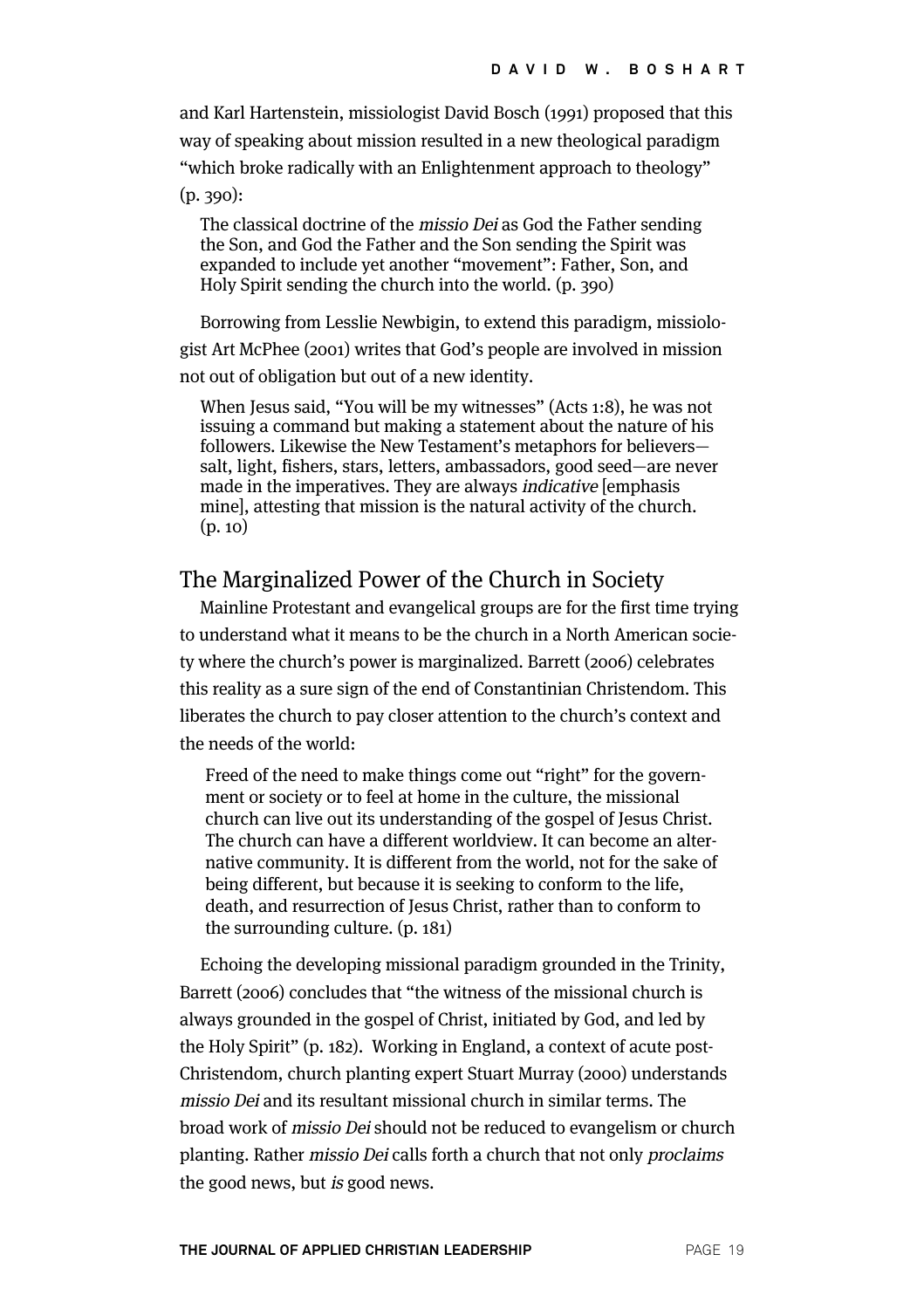# The Church in Mission: Native and Stranger

Many churches in the West have become institutionalized to the point that the preservation of the tradition, or institutional identity, competes in influence with the needs and opportunities presented by the context of mission. On the other hand, attempting to normalize Christianity in the wider society has caused the church to reflect cultural attributes that may very well be "unchristian" in the name of "relevance."

Missiologist Andrew Walls (1996) suggests that the effectiveness of the church in mission will depend on managing two principles that are in tension with each other. The first principle, the indigenizing principle, suggests that "the Gospel is at home in every culture and every culture is at home with the Gospel" (pp. 6-7). The other principle is the "pilgrim" principle which suggests that "the Gospel will also put us out of step with society" (p. 8). In the past, the church has been tempted to define its mission by imposing one or the other of these principles as the defining mode of operation. Holding these principles in tension, though difficult, leads the church in mission away from social and cultural conquest on the one hand, and isolating irrelevance on the other. In the dialectic of these two principles, we find that the church in mission will be both distinctive and engaged (Murray, 2000).

When mission is not conceptualized in this dialectic, we might consider how churches will regress into stagnation by examining four possibilities where distinction and engagement are concerned (see Table 1).

|                                 | Low Distinction<br>from Context                                                    | <b>High Distinction</b><br>from Context                                            |
|---------------------------------|------------------------------------------------------------------------------------|------------------------------------------------------------------------------------|
| High Engagement<br>with Context | <b>High Engagement</b><br><b>Low Distinction</b><br>(Church as Therapeutic<br>Spa) | <b>High Engagement</b><br><b>High Distinction</b><br>(Mission at the Center)       |
| Low Engagement<br>with Context  | <b>Low Engagement</b><br><b>Low Distinction</b><br>(Church as Coffee Shop)         | <b>Low Engagement</b><br><b>High Distinction</b><br>(Cloistered<br>Convent/Amish?) |

Table 1. Four Types of Churches Based on the Interaction of Engagement With the Context and Distinction From the Context

Indistinct from the context yet disengaged with the context. This model of church might be caricatured as "coffee bar church." In this model, the doors are open to everyone with the promise that each person can cus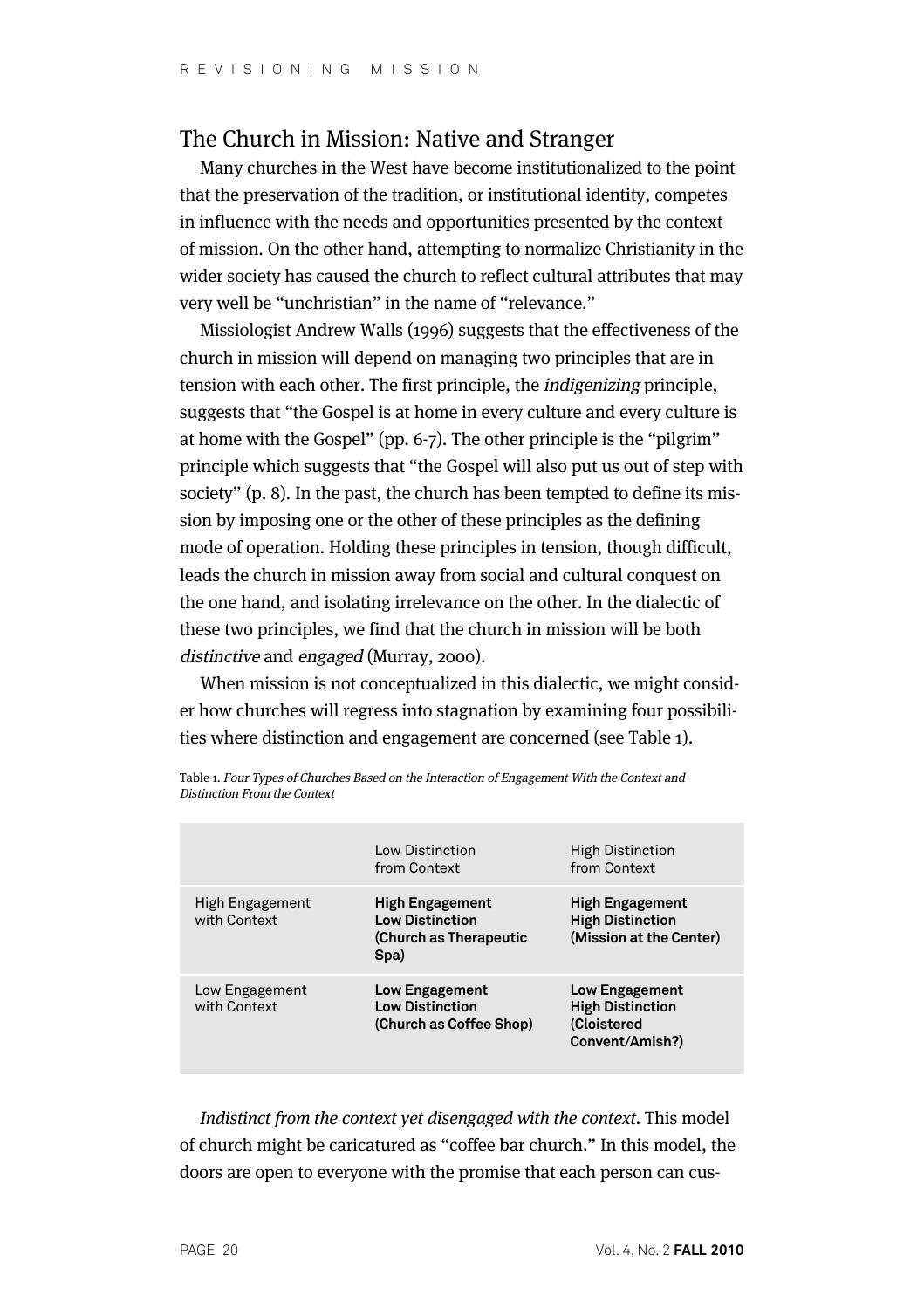tomize what the church is serving to each one's particular tastes (think here "double soy, half caff, mocha latte with chocolate sprinkles"). The customer comes in from the street, gets her take on the Gospel and is sent out to continue down the same path of life she has chosen. The church in this model reflects all the cultural thirsts of the culture while effecting no moral distinctions in the lives of those who patronize it and no hope for changing the world beyond the church's threshold.

Indistinct from the context and engaged. This model of church might be caricatured as "day spa church." In this model, the church projects the hope for an idealized life lived by the idealized person. So the church advertises that everyone should come and participate in the hope that all who participate will reflect the human ideal, rather than life in God's reign.

Distinct from the context disengaged from the context. This model of church might be caricatured as a monastic convent. In this model, members live a life very distinct from those in the surrounding context but those in the church remain walled off from the influences of that same context. The influence of this church is expected to come from spiritual activities practiced behind closed gates. Arguably, we might talk about the Amish as an example of this model of church. The Amish are distinctive in countless ways from the surrounding context and do not seek to engage that context. In spite of being disengaged from the context, the distinctiveness of the community does produce some residual, though not strategic, witness as seen in the tourists who come by the busloads to watch this community live out its peculiar lifestyle.

Distinctive from the context yet engaged with the context. In this model, mission is at the center of the church's being and purpose. In the church led by the Van Steenwyks, we see an example of this pilgrim and indigenizing dialectic at work. Here we have a community of believers who have adopted a "rule" of life that inherently contrasts with the surrounding culture. Yet, this community of believers seeks out the places where they might be welcomed and then begin to catalyze hospitality in a way that naturally makes sense to those who live in the context. It also results in the "distinction" of being scrutinized by the powers of this age.

### Marks of the Mission-Centered Church

Current social trends pose dramatic challenges to ways of doing mission for traditional denominations. Ecclesiologist Craig Van Gelder (2005) chronicles the shifting roles that denominations have played since the Protestant Reformation. The question of identity and function of the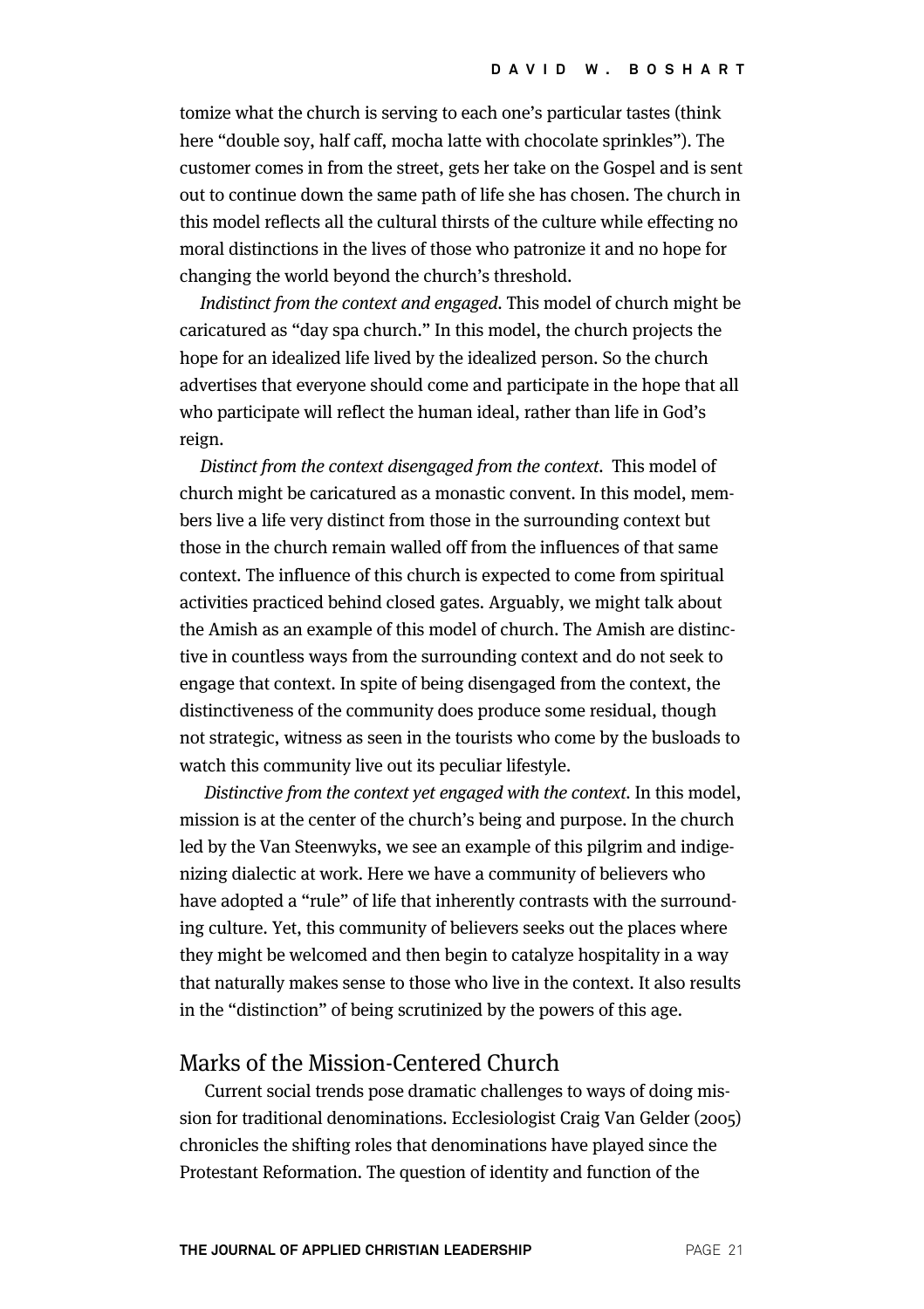church has been focused by recent decades of declining denominations (p. 30). According to church historian Layne Lebo (2001), one historic denomination finds itself wrestling with the tension of retaining the foundational values upon which the denomination was based while at the same time responding to a context that is asking for new forms. Lebo raises the question of competing influences in historic denominations. Which factor will be the dominant influence and shaper of the church's work: identity or mission? This question describes well the crucible in which denominations function in a post-Christendom context. Missional theology would suggest that this question poses a false dichotomy: the identity of the church is mission.

The missional church understands that the mission of God to reconcile all things is His work. Rather than believing that the kingdom is manufactured by the church, as Social Gospel proponents suggest, the church's role is to bear witness to God's work already breaking forth in the world. As Kreider, Kreider, and Widjaja (2005) have said, "After all, our mission as Christians is not primarily to bring solutions to the world's problems, but to bring hope for redemption" (p. 79). The church takes up residence at the places yet to be reconciled to God to proclaim and be a sign of the reign that He is bringing to bear on all creation. We might consider several marks of the mission-centered church in Table 2.

#### Table 2. The Marks of a Mission-Centered Church

#### **Anti-Missional Reflection**

- The church as sending
- Replicating
- A church that exists for "us"
- Fixation on "edges" and "boundaries."
- Who is in and who is out?
- Church as the steward and purveyor of society's values

#### **Positive Missional Reflection**

- The church as itself sent
- Reproducing
- A church that exists for the sake of the world
- Focus on the centrality of the way of Jesus to which all are called
- Church as engaged with, but different from, society

# **Three Core Commitments**

In analyzing the stories of developing churches and in interviews with national and regional church leaders trying to grasp missional theology, we are able to identify three core commitments that are essential in keeping mission at the center of the church's being and purpose.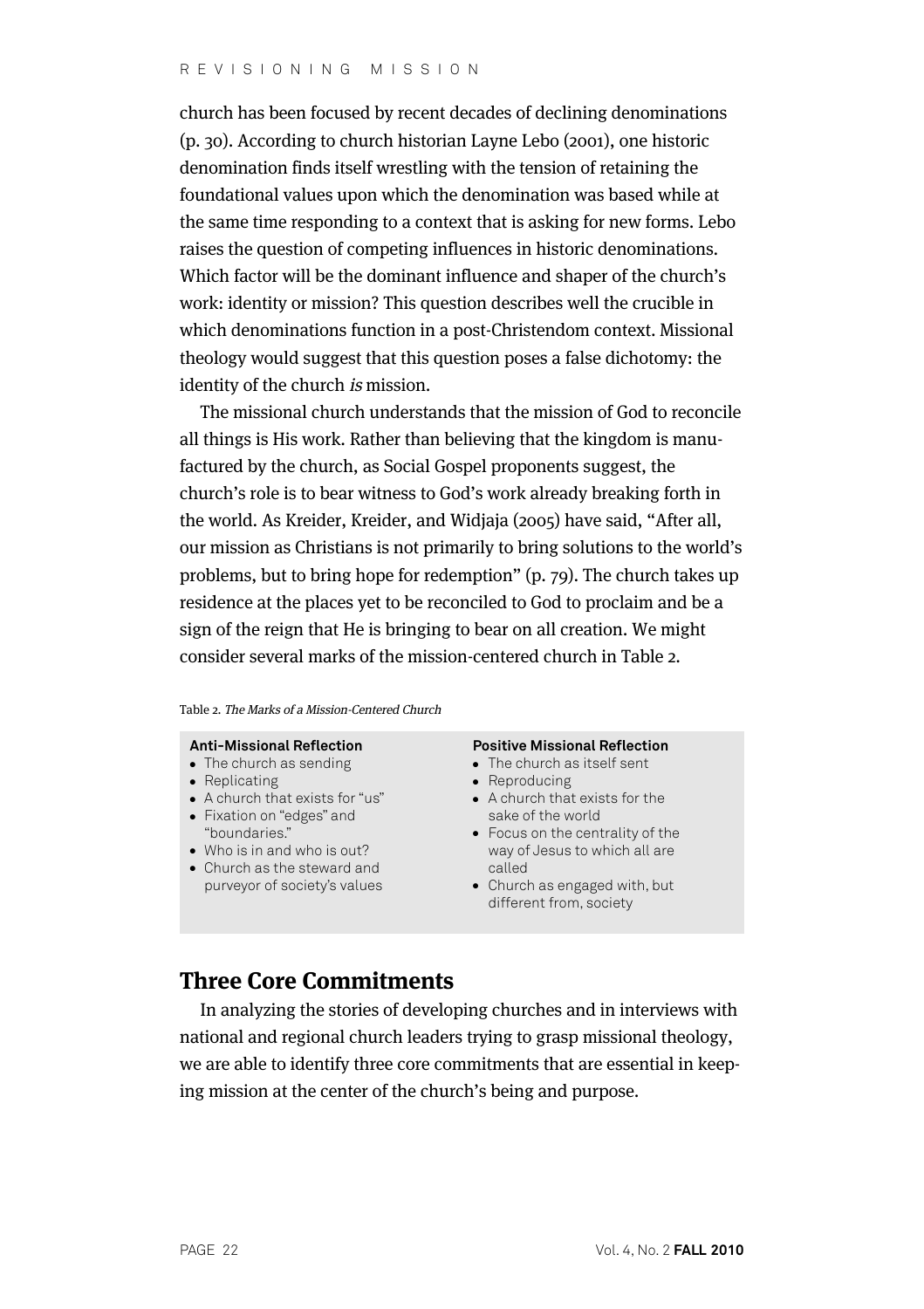# Core Commitment #1: Trusting Narrative Ways of Knowing

At Missio Dei, the members of this new monastic community have adopted a "rule" by which they commit themselves to three things: centering their lives on Jesus Christ, being present to the neighborhood, and sharing their lives with one another." By its very definition a "rule" is an absolute orientation of the heart that precedes all other commitments. The life of the church will be a Spirit-empowered dramatic participation in the life, death, and resurrection of Jesus in the world (Guder, 2007).

Karl Barth said that the church is "directed every day, indeed every hour, to begin again at the beginning" (quoted in Kroll, 2008). Our beginning points determine the shape of our reality. In our time there are many competing ways of knowing. Since the Enlightenment experience, reason, and the scientific method have enjoyed god-like power in our society. The scandal of the cross, however, is that we have this God who did this unreasonable, unimaginable and unprovable thing: God became flesh and dwelled among humans, lived human life, and died human death. Though the church has often been tempted to conform her strategies to what statistics tell us and what science has "proven," the future of the church in mission can never be based primarily on empirical, evidence-based prescriptions. The church that seeks to embody the life, death and resurrection of Jesus learns how to be in the world by dwelling on and re-enacting his story.

For the church, the Scriptures provide a narrative-based way of knowing. Christians have traditionally constructed their understanding of reality through the big story (a metanarrative) that names "God" as the really real. In the Scriptures, this God is presented as the one who has been most fully revealed in the Word made flesh, that is, Jesus (John 1:14). The New Testament presents Jesus as the full way of knowing God in the Gospel and Epistles. Jesus said, "If you know me, you will know the Father" (John 14:7). The witness of the Colossians concurs: "In him the fullness of God was pleased to dwell" (Colossians 1:19). Though many Christian historians have attempted to reconstruct a historical Jesus, the church has routinely insisted that apart from the Biblical narrative it is not possible to know the mission of God as revealed in and through Jesus. Mennonite theologian John Howard Yoder (2001) argued that this way of knowing is central to the church's being: "The presence of the text within the community is an inseparable part of the community's act of being itself"; and that "it would be a denial of the community's being itself if it were to grant a need for an appeal beyond itself to some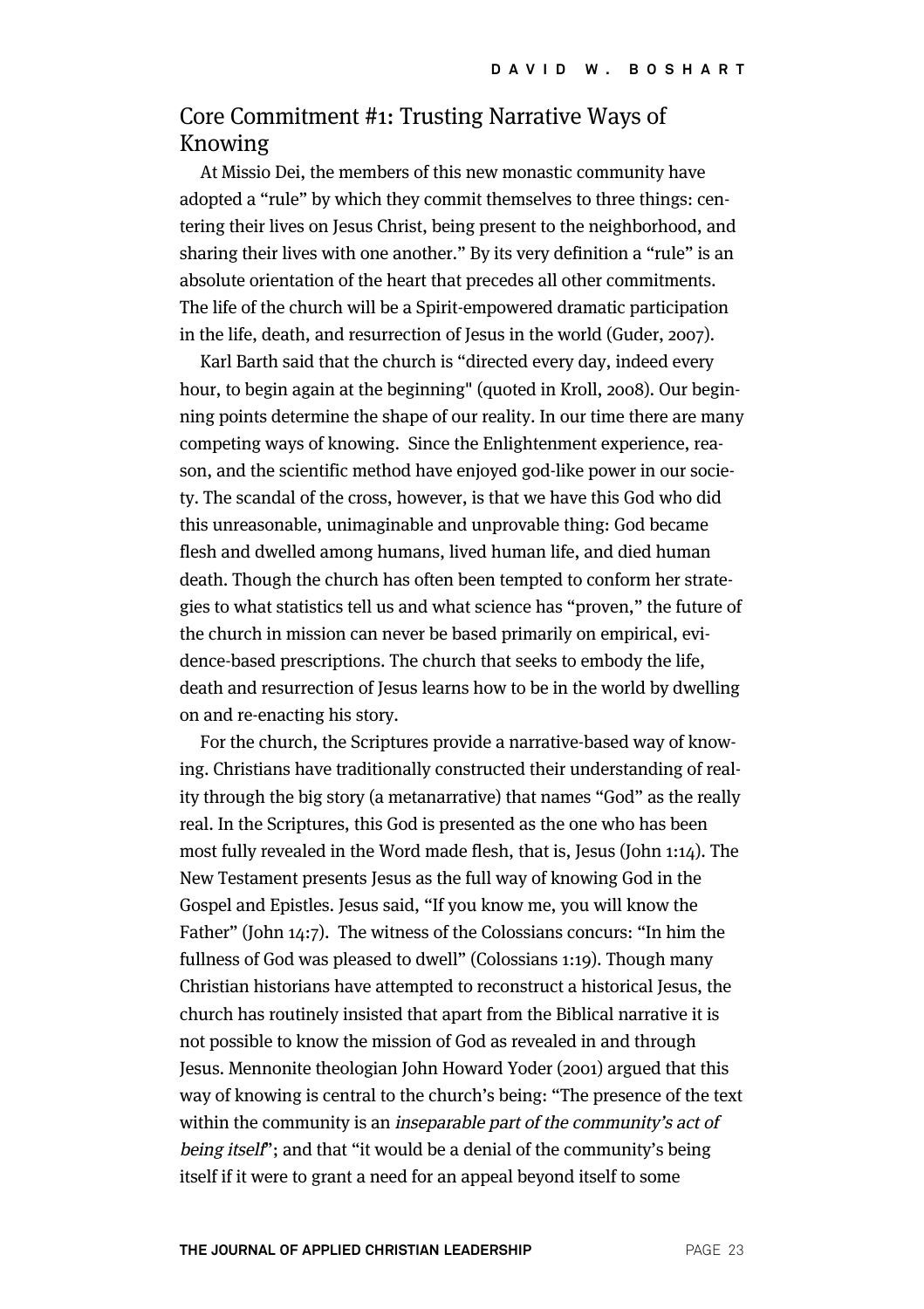Archimedean point to justify it" (p. 114). Trusting this narrative way of knowing keeps the church's identity distinct and engaged. It both reminds the church who she is in bas-relief to the surrounding culture while at the same time helping the church to discern the very places to be present as a sign to the world of the hope for redemption.

In a cultural context that increasingly reflects a post-Christendom reality, narrative ways of knowing bring a witness that can bring hope in profound ways in our time. For postmoderns—there is no grand story. Even an individual's story does not provide a means of knowing. What a postmodern "knows" is whatever one can glean from one's set of seemingly random, idiosyncratic, unfolding experiences. Ironically, this way of knowing leads many to an anxious, exhausted, disillusioned and worldweary existence. The pervasive nature of this phenomenon in youth and young adult culture has been described poignantly in Anne Lamont's recent novel Imperfect Birds (2010). The pursuit of meaning through reflecting on random, unfolding experience leaves many in our culture yearning for a story that means something.

The church in mission understands that at the center of God's big story is mission: God's mission of reconciliation and redemption. Theologian Harry Huebner (2005) expresses it this way: "Christians believe that since gracious God created the world, peace and wholeness are ontologically more fundamental (more real) than sin, violence and brokenness. The brokenness, sin, violence and injustice around us, although real, are transitory" (p. 98). Here is a word of great hope for a world yearning for life to mean something. Our means of bearing witness to what we know need to be aligned with our ways of knowing in order for that mission to be coherent.

At Mission Dei, the Van Steenwyks seek to embody this coherence of bearing witness to what they know and their ways of knowing by centering their lives on Jesus Christ through careful reading of the Gospel in a dialectic that moves from Gospel to life and life to Gospel. The community has published its own breviary to guide the community members in their morning and evening prayers. They strive to be present to people on the edges of society in the way of Jesus. The members also seek to live a life of humility and modesty in contrast to an affluent society. The members agree to forsake violence in all its forms and instead seek and promote peaceful ways of resolving conflict. One of the leaders of this congregation expressed the church's attempt to align their being with the means of witness this way:

We try not to see doing some sort of service that's abstract from Christ, but instead, we're actually trying to live with Jesus [in the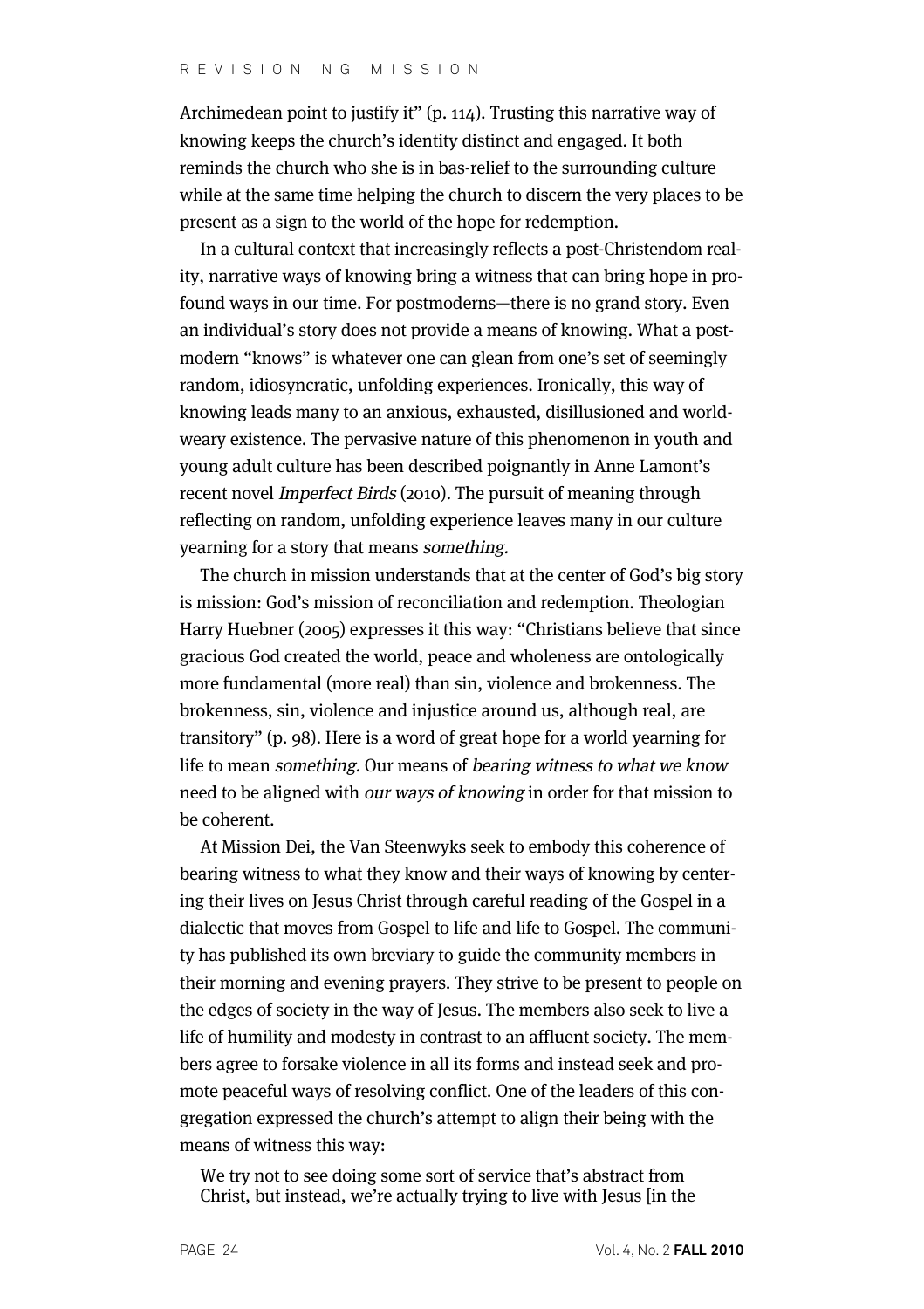present], because we believe that Jesus is creating these things, and doing these things, and his kingdom exists, and this is what it looks like. We're trying to live that, we're not trying to just go off and do our own thing because of some sort of individual belief.

### Commitment # 2: Witness Shaped by Holy Hospitality

In our postmodern privatized society that idolizes the individual, we tend to think that it is normal to want to be left alone, especially where religion is concerned. This is a place where our world needs to be demythologized. The grand narrative of Scripture presents human need and desire differently. People don't want to be left alone. They want community. They want communion and engagement with an ultimate being. Part of reflecting God's image is a desire to reflect the communion that goes on in the Trinity. It's easy for us to think, "Nobody wants to die alone." The belief that people want to be left alone is more a sign of our brokenness. The point of God's mission is to reconcile all things by breaking down walls of hostility and joining all people together into a dwelling place for God's Spirit (Ephesians 2:11-21).

In Luke 10:1-24, we see the means by which Jesus trained the Twelve for mission. The disciples are sent out with no personal resources. (This is not the same as pretending you don't have strengths or giftedness or for that matter interests.) They are to accept the hospitality of the stranger and announce "peace." They are to "get hosted." One of the most radical things about this story is that the hospitality of the stranger is the platform for witness. The disciples are to announce that the kingdom of God has come near. Then out of the observable need revealed because one has been hosted, one offers a sign of God's reign where reconciliation, healing, restoration, and wholeness are desperately needed. At Missio Dei, the Van Steenwyks gave attention to God's preceding mission resulting in the church's decision to dovetail with existing initiatives in the community rather than creating new ones. Amy Van Steenwyk reflects on the community's deliberate choice to rely on the hospitality of the stranger as the platform for witness: "Instead of starting an ESL [English as a Second Language] course or program, I volunteered at one already in existence. Instead of starting our own [bike] cooperative, Jason works on bikes and builds bikes at an existing bike cooperative." By allowing themselves to be hosted in their contexts through means already in existence, these church leaders are experiencing exponentially more avenues for relationships than if they were creating a limited number of church-initiated and owned ministries. These leaders see the hospitality offered in their context as the means of discerning where God is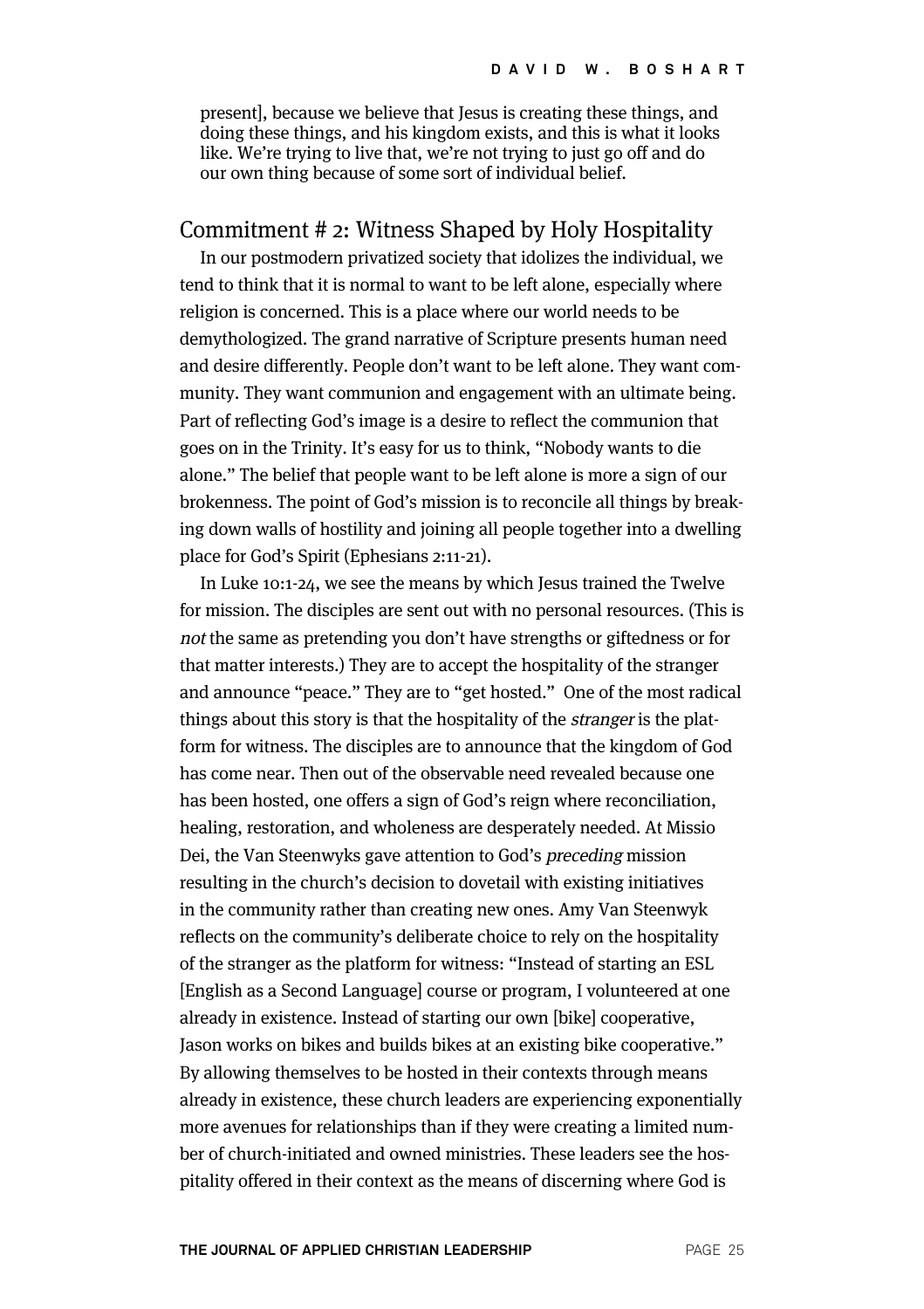working and how they can align their witness with God's purposes.

Hospitality is often described in missiology from the perspective of hosting the stranger into the church's space (Barrett, 2004; Guder, 1998; Keifert, 1992, 2007). But hosting the stranger into the church's space often reinforces a pattern where the one who enters the space of "the regulars" will always remain a newcomer (more on this under commitment #3).

In analyzing collected stories from developing congregations, one discovers a common understanding of three-dimensional hospitality within which Christian witness best happens (see Figure 3). Two of these dimensions of hospitality are rather conventional: (1) demonstrating hospitality in the common life of the church members and (2) welcoming the stranger. But there is another dimension of hospitality that precedes the other two and can easily be overlooked when churches are being planted: a prior commitment to receiving the hospitality of those in the context in which one is planting the church. Says Jason, "Before you plant a church you need to submit to the neighborhood for awhile first. So ideally, someone should just work and live and hang out in the neighborhood for at least a year before they even start doing anything tangible as far as ministry so that you really understand where you are and, by extension, what God is doing."

Being received by the stranger is the first movement of a church whose mission is aligned with God's mission. Figure 1 implies that without the prior commitment to receive the hospitality of the stranger, the mission of the church will default to transactional rather than transformational forms of ministry.



Figure 1. Dimensions of hospitality of the church in mission.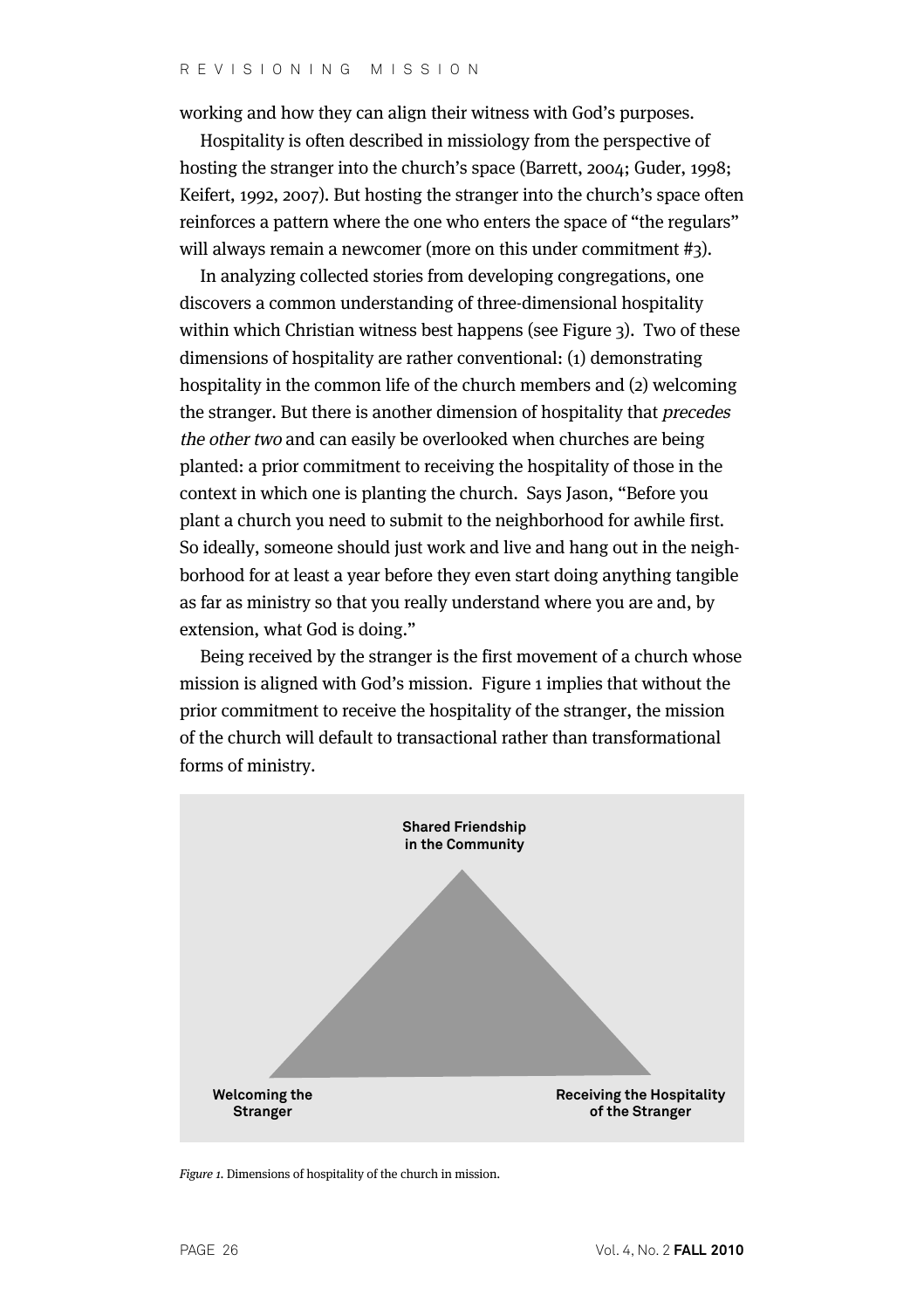Why is it important—and Trinitarian—to see receiving the hospitality of the stranger as the first movement in mission? Because it ensures that God's offer of reconciliation is non-coercive. That is, for our offer of redemption to be aligned with God's intention, the invitation to be reconciled to God must be freely offered and freely received. (See Table 3 for a comparison of how three-dimensional hospitality tips the church's witness away from transactional witness to transformational witness.)

When Jesus sent out the 70 in Luke 10, he restricted them from taking any resources that would keep them from being reliant on the hospitality of the stranger. When the disciples returned from this journey, their report reflected transformational witness. "Lord, in your name, even the demons submitted to us!" (v. 17). Given this understanding of threedimensional hospitality, this report of transformational witness results in the only place in the Bible where Jesus is full of joy in the Holy Spirit and prays to God—a Trinitarian exchange!

Table 3: Transformational Versus Transactional Witness

| <b>Transactional Witness</b>                                          | <b>Transformational Witness</b>                                     |
|-----------------------------------------------------------------------|---------------------------------------------------------------------|
| Those who "know" enlighten those<br>who don't                         | Those who "know" ask what<br>the other "knows"                      |
| Witness is given                                                      | Witness is received                                                 |
| Those who "know" are seen as<br>"sponsors" to those who "don't know"  | Those who "know" seek to be<br>received by those who "don't know"   |
| (Mission begins with Power Imbalance)                                 | (Mission begins with Balanced Power)                                |
| The need for reconciliation is pre-<br>determined by those who "know" | The need for reconciliation rises<br>out of the host's story        |
| Those who "know" fix the situation<br>of those who "don't know"       | Those who "know" offer a sign of<br>God's reconciliation/friendship |
|                                                                       |                                                                     |

# Commitment #3: Welcoming Fresh Expressions of the New Humanity Rather Than Settling for Like-mindedness

We live in a time of great change in the way people join congregations. Never before has church affiliation been more prone to like-mindedness. While many churches in the past emerged within cloistered ethnic groups—Swiss or Russian or for that matter, Hmong Mennonites, Irish Catholics, Swedish Lutherans, etc.—these groups, while sharing a common ethnic heritage, were not necessarily "like-minded," as evidenced by all the splintering that happened among them.

Today the situation is different. We see the phenomenon of churchshopping and church-hopping. As we've seen in the distinctive and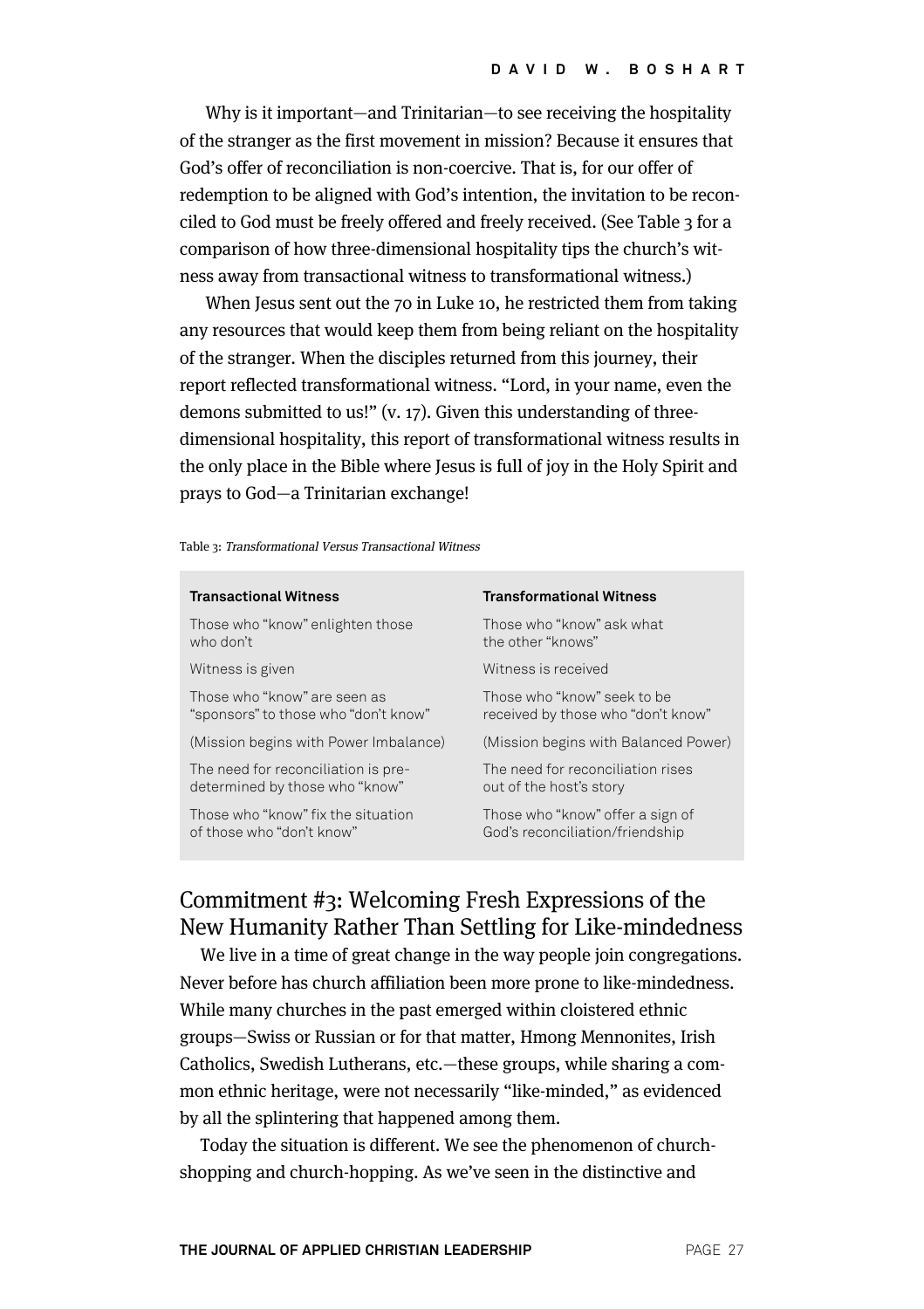engaged permutations, people are looking for a church where they "feel at home," where their "needs are met," where they can get something to help them live the life they've chosen. In a MySpace culture, community is increasingly virtual. When building virtual community becomes our primary model for building community, we no longer practice the skills required to build relationships with those near to us, we invest only in relationships with those who hold thoughts akin to us.

Church affiliation is increasingly determined by seeking a like-minded community. This is seen in mega-churches that end up red or blue where political agenda is concerned. This is seen in small emergent churches where people gather to create something new while striving to reject all institutional forms of church. Seeker-sensitive churches attempting to welcome everyone either attempt to be "traditionless" or simply don't do ethics; it's just about doctrine. This tendency highlights a tension for the mission-focused church. When like-mindedness becomes a defining value in how we build community, we tend to see the church as a vendor of services where the church becomes the steward and purveyor of the social values we prefer to have dominant, the social values that surround us.

On the contrary, the mission-focused church believes that the purpose of the church is to prepare us for the life that is to come. In their book, Worship and Mission after Christendom, Alan and Eleanor Kreider (2001) do a careful study of the early church in mission as a model for the post-Christendom church in mission. The Kreiders propose that the alternative to seeker-sensitive churches is question-posing churches. The church will look like the kingdom, not the world, and that will cause people to pose questions to the church. Who are these people? Why do they make the choices they make? Where are they headed? What would it mean for me to join them? Only churches that are distinctive and engaged will be question-posing churches.

As alluded to in the opening story, the members of Missio Dei in Minneapolis noticed an abandoned lot in the neighborhood that was a gathering spot for a few people on Saturday evenings. After being welcomed by those who gathered at this vacant lot for a period of time, the members of Missio Dei started bringing outdoor cooking equipment and making a meal from scratch at the vacant lot. Anyone can help, all are assumed to be friends. They serve the meal in crockery bowls and real silverware rather than paper products because then people won't get their food and walk away. Instead, they stay and fellowship as friends. Musicians perform during these evenings and people from several cultures share in this meal which begins with a prayer of thanks to Jesus.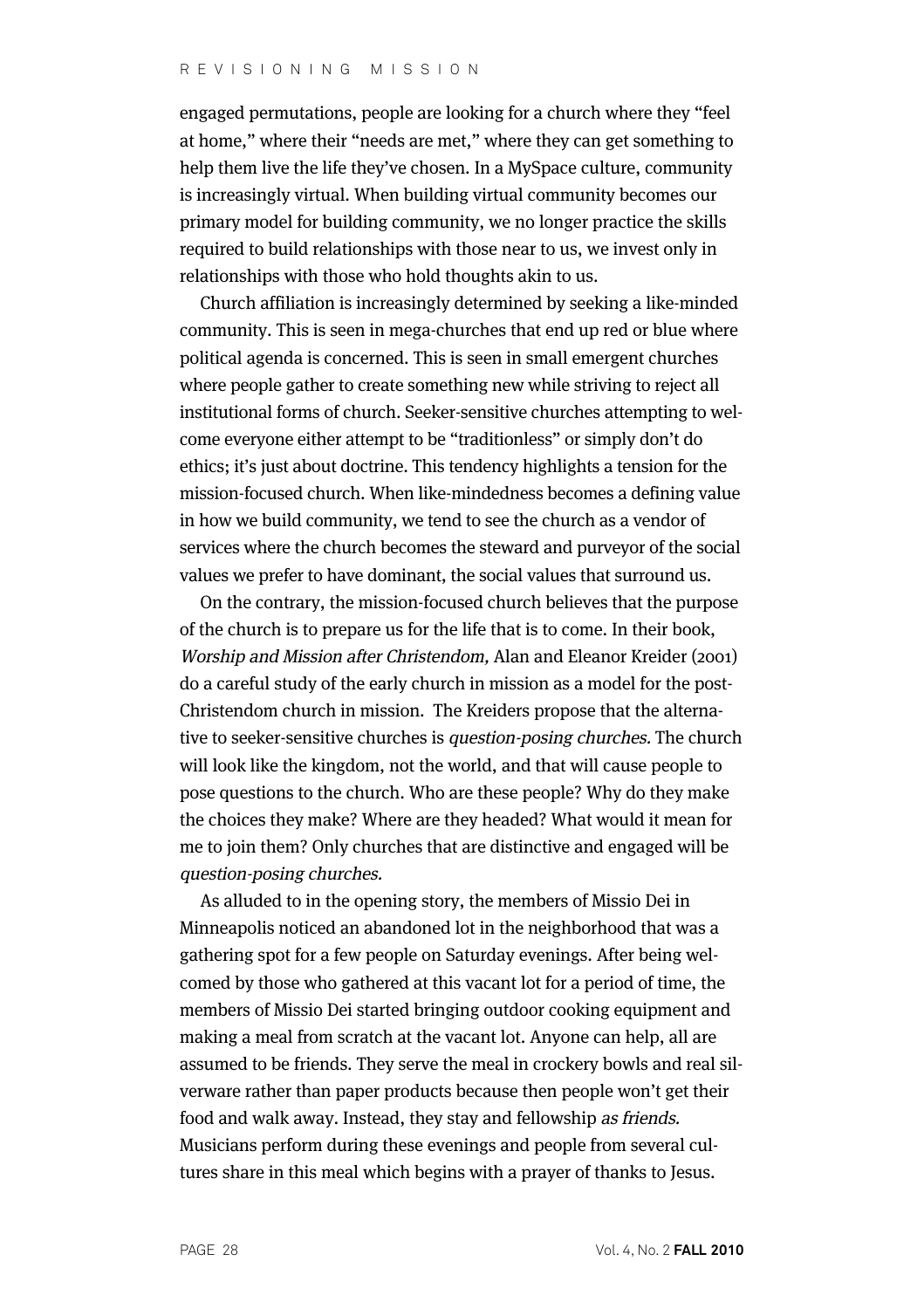This becomes a question-posing gathering of people. When the Republican National Convention was being held nearby, Homeland Security officers questioned them, suspicious that they may be plotting some kind of terrorist attack during the convention. So the folks of Missio Dei served up plates of food to them and invited them to join in the fellowship—and they did. Somalis, Anglos, Hispanics, young, old, wealthy, poor, refugees, homeless people, and government officials were all at a table of peace. Where else in all the world is that happening except where the kingdom has come near? One can imagine Jesus full of joy in the Holy Spirit, praying to the Father, when He looks on this scene.

What is needed if the church is to keep mission at the center of her being and purpose is to seek fresh expressions of the new humanity rather than building groups of like-minded people. The church in mission is not cloning ideology. The church in mission, through creative witness, is "world-creating." The church no longer thinks of "our space" but is constantly creating "new space."

Creating new space inhabited by a new humanity was at the root of the controversy at the Council of Jerusalem (Acts 15). Jerusalem was not prepared when the report came back of the conversion and baptism of Gentiles such as Cornelius (Acts 11:1-18) or the missionary impact rising out of Antioch in the commissioning of Paul and Barnabas (Acts 13:1-3). Suddenly the church was faced with a new wave of Gentile converts in Cyprus (Acts 13:4-12), Antioch of Pisidia (Acts 13:13-51), Iconium (Acts 14:1-8), and Lystra and Derbe (Acts 14:8-28). Jewish Christians in Jerusalem were prepared to receive non-Jewish converts; the Jewish faith has a long history of welcoming proselytes into their religious community. However, they were not prepared to welcome converts who, in fact, disregarded the fundamental sign of belonging to the community, the tradition of circumcision (Acts 15:1-21). The Jerusalem community was willing to welcome new Christians into their space so long as the space remained "Jewish" Christian. In order for Jews and Gentiles to merge into a single body, the church needed to practice reciprocating hospitality that created a new space. So the question in focus became, "How will including the uncircumcised Gentiles change 'our space' but ensure we remain the body of Christ?"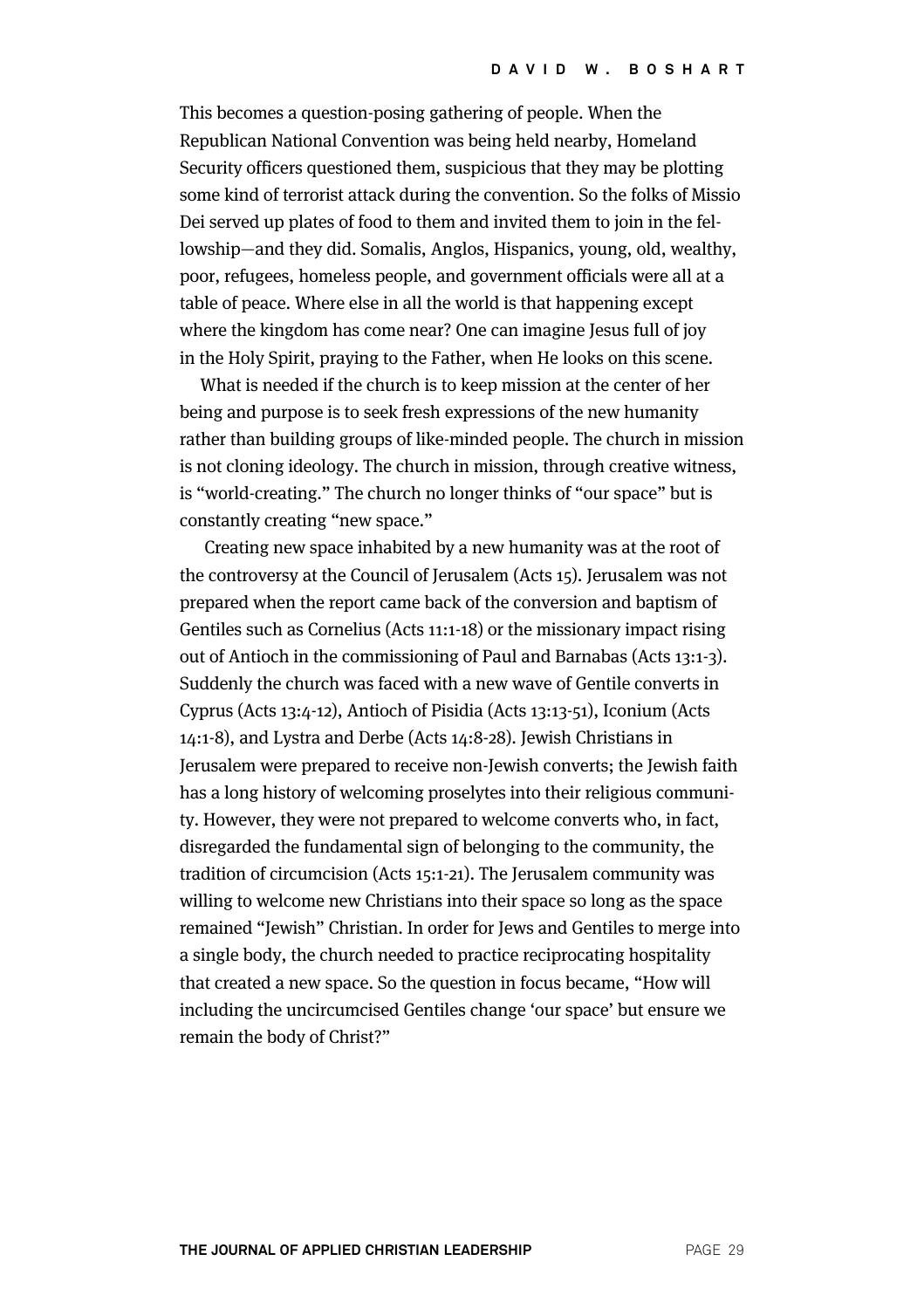# **Church Planting as a Theological Task**

These three commitments, trusting in narrative-based ways of knowing, receiving the hospitality of the stranger as the first movement in mission, and seeking fresh expressions of the new humanity, are essential to keeping mission central to the church's being and purpose. But claiming these commitments "by fiat" will not make them resident in the congregation in a vital way.

Churches who keep mission at the center of their story will see mission as primarily a theological task. All must be working at the issue of how to incarnate the Gospel in culturally relevant ways while simultaneously working to incarnate the Gospel in ways that will challenge the context in which the new church is emerging. This is fundamentally a task of theological and spiritual discernment. Speaking of one of his lay leaders, a highly skilled church planter said, "People wouldn't think he's not a seminary student and even though he's not gone to college or gotten any formal training of any sort, here he's been saturated." In order to keep mission at the center of church life, leaders need to equip their congregations to see the world theologically. Otherwise, church growth devolves into mere marketing. Church planters know that doing theology is not something that can be relegated primarily to the realm of the academy. It is basic to the vitality of the church in mission. Some of the most sophisticated theology is created in the living rooms of regular people's homes when they sit down and read the Bible together with their context in view and dream.

But in order to keep the three commitments vital one must do more than regurgitate theological propositions. In order to keep mission at the center of the church's being and purpose, the church must be a primary center for leadership development. In order for mission to remain at the center of the church's being and purpose, leaders must be developed who not only absorb the church's narrative, but can propagate it in word and deed. Practicing theological discernment and leadership development is "world-creating."

Seeing the congregation as a primary center for theological reflection and developing missional leaders who not only absorb the community's story but can propagate the story, the church is continually renewed in narrative ways of knowing. This will result in Triune witness that will yield fresh expressions of the new humanity created in Christ Jesus to be good news in the world of sin, brokenness and alienation, a world waiting in hope for redemption.